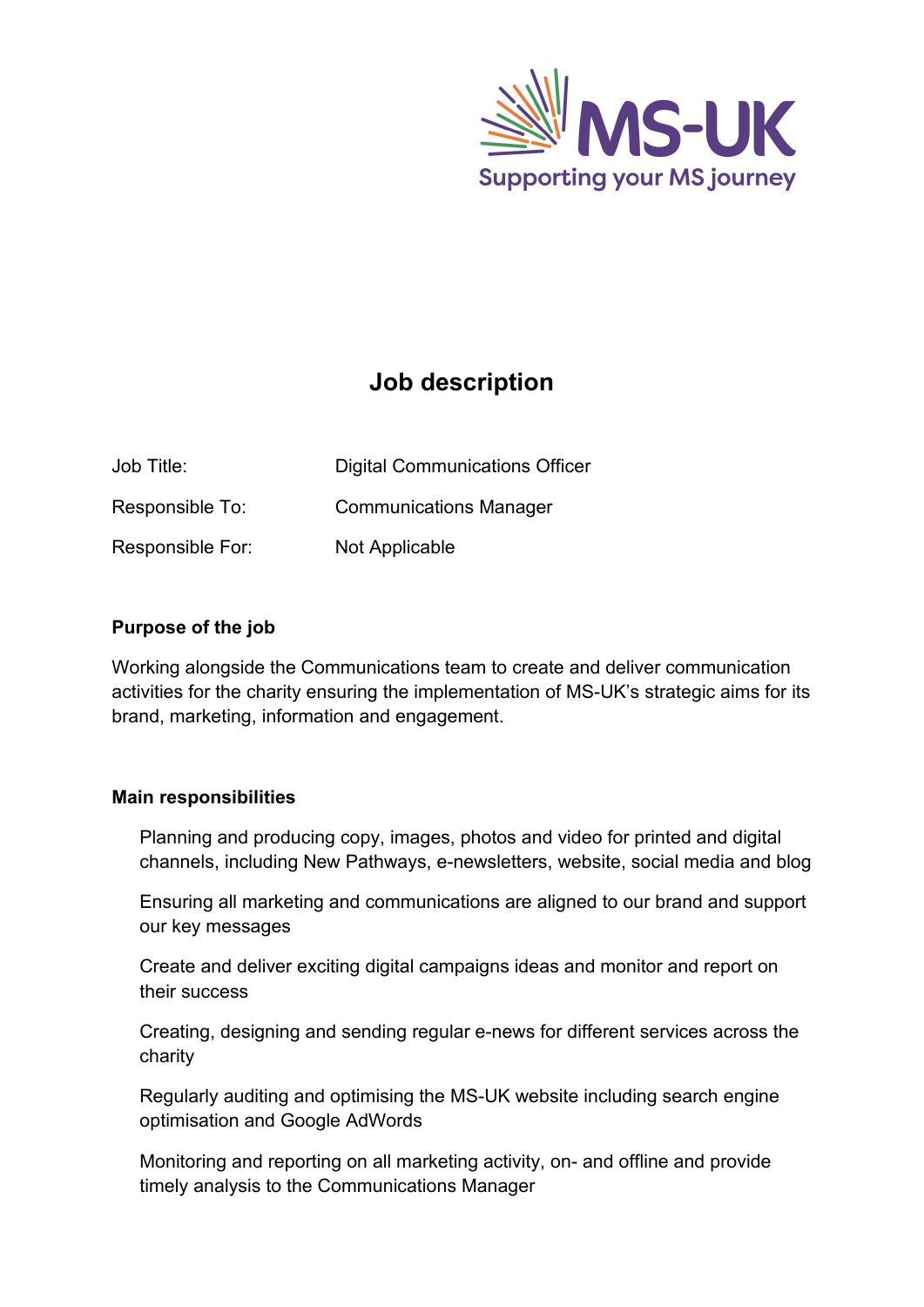

Leading on the technical maintenance of all digital assets and working with suppliers where necessary

Supporting the Communications Manager with all engagement activities

Working with graphic designers to produce digital and printed materials

Keeping up to date with emerging trends in marketing, charity and digital sector and seeing how these innovations can be applied

Regularly reviewing, adapting and optimising digital and printed content in response to audience engagement, research and analysis

### **Other**

It is a requirement of the position to remain flexible within your role and to operate across other roles as business needs require for example, to provide cover when other members of the team are unavailable.

A willingness to be involved in the wider work undertaken by MS-UK is required.

You will be expected to attend fundraising and marketing events as and when required. This may involve occasional weekend or evening work.

You must comply with our internal policies and procedures e.g., Health and Safety **Policy** 

*This is not an exhaustive job description, and these duties may change from time to time to reflect changes in the organisation's circumstances. MS-UK therefore reserves the right to vary the job description in consultation with you.*

## **Key skills and experience**

An experienced digital marketer, ideally within the charity sector

Excellent communication skills, written and verbal

Excellent copy writing and proofreading skills with excellent attention to detail

Ability to create high quality images, photos and video for digital channels

Ability to develop and work to a plan with tight deadlines, understanding what needs to happen and who needs to be involved

Ability to understand and develop plans in response to emerging trends